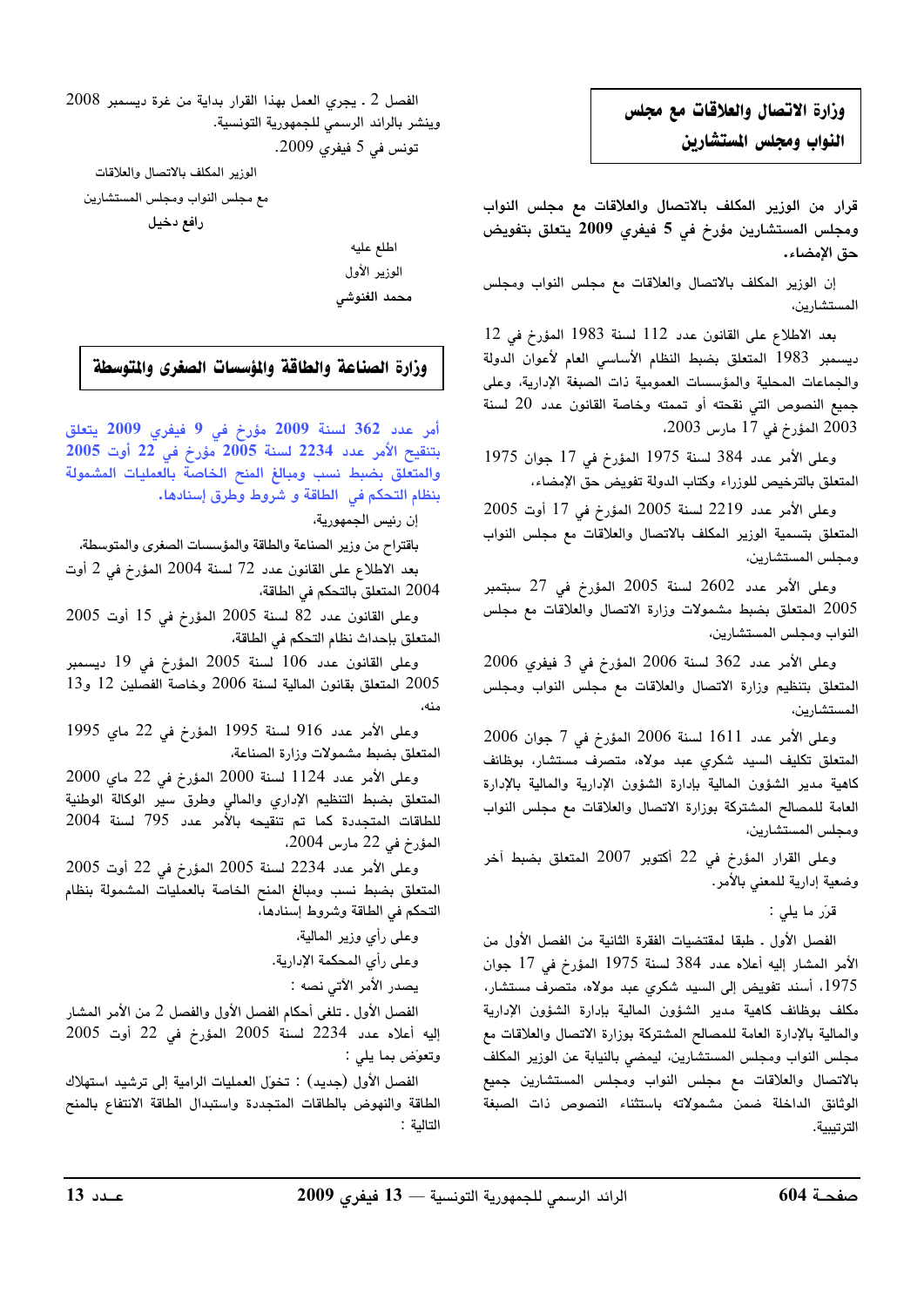1. بالنسبة إلى التدقيق في الطاقة والاستشارة المسبقة :

. منحة بنسبة 70% من كلفة التدقيق في الطاقة والاستشارة المسبقة على أن لا يتجاوز سقف المنحة ثلاثين ألف دينار (000 30 د).

2. بالنسبة إلى المشاريع النموذجية :

. منحة بنسبة 50% من الكلفة الجملية للمشروع النموذجي على أن لا يتجاوز سقف المنحة مائة ألف دينار (000 100د).

3. بالنسبة إلى الاستثمارات في مجال التحكم فى الطاقة :

أ ـ منحة بنسبة 70% من كلفة الاستثمارات غير المادية على أن لا يتجاوز سقف المنحة سبعين ألف دينار (000 70د)،

ب ـ منحة بنسبة 20% من كلفة الاستثمارات المادية على أن لا يتجاوز سقف المنحة :

. مائة ألف دينار (000 100) بالنسبة إلى المؤسسات التي لا يتجاوز معدل استهلاكها الجملي السنوي للطاقة أربعة آلاف طن من النفط المعادل،

. مائتي ألف دينار (000 200د) بالنسبة إلى المؤسسات التي يتراوح معدل استهلاكها الجملي السنوي للطاقة بين أربعة آلاف طن من النفط المعادل وسبعة آلاف طن من النفط المعادل،

. مائتين وخمسين ألف دينار (000 250د) بالنسبة إلى المؤسسات التي يفوق معدل استهلاكها الجملي السنوي للطاقة سبعة ألاف طن من النفط المعادل،

ويحتسب معدل الاستهلاك الجملي السنوي للطاقة بالنسبة إلى المؤسسات في طور النشاط حسب استهلاكها للطاقة خلال الفترة الأخيرة من نشاطها التي تتراوح بين سنة وثلاث سنوات حسب أقدمية المؤسسة. أما بالنسبة إلى المشاريع الجديدة وعمليات التوسعة الخاضعة للاستشارة المسبقة يتم اعتماد معدل الاستهلاك المتوقع خلال سنة.

ويتم صرف هذه المنح وفقا لأحكام عقد برنامج يبرم مع الوكالة الوطنية للتحكم في الطاقة وذلك بعد إنجاز الاستثمار.

4. بالنسبة إلى تركيز تجهيزات التحكم في الطاقة على متن وحدات الصيد البحرى :

. منحة بنسبة 40% من كلفة الاستثمارات المتعلقة بتركيز التجهيزات الرامية إلى التحكم في الطاقة على متن وحدات الصيد البحري على أن لا يتجاوز سقف المنحة ثلاثين ألف دينار (000 30د).

ويتم صرف المنحة مباشرة لفائدة المزول بعد تركيز المعدات لدى المنتفع.

5. بالنسبة إلى تركيز محطات تشخيص محركات السيارات :

. منحة بنسبة 20% من كلفة الاستثمار على أن لا يتجاوز سقف المنحة ستة آلاف دينار (000 60) يتم صرفها مباشرة لفائدة المزوّد بعد تركيز المعدات لدى المنتفع. ويتعين أن يستجيب المنتفع لمقتضيات كراس شروط يتعلق بتنظيم مهنة تشخيص محركات السيارات.

6. بالنسبة إلى الاستبدال بالغاز الطبيعي :

أ ـ في قطاعي الصناعة والخدمات :

. منحة بنسبة 20% من كلفة التجهيزات الداخلية للربط واستبدال التجهيزات على أن لا يتجاوز سقف المنحة أربعمائة ألف دينار  $(400 000)$ 

ويتم صرف المنحة بعد إنجاز المشروع والدخول في طور الاستغلال.

ب ـ في قطاع السكن :

. منحة بمائة وأربعين دينارا (140د) بالنسبة إلى المسكن الفردى الواحد.

. منحة بعشرين دينارا (20د) بالنسبة إلى الشقة الواحدة في المساكن الحماعية.

ويتم صرف المنحة وفقا لأحكام عقد برنامج يبرم بين الشركة التونسية للكهرباء والغاز والوكالة الوطنية للتحكم في الطاقة.

7. بالنسبة إلى استعمال الطاقات المتجددة :

أ ـ تسخين المياه بالطاقة الشمسية :

\* في قطاعي السكن والمهن الصغرى :

. منحة بمائتي دينار (200د) للسخان الشمسي ذي لاقط تتراوح مساحته بين متر واحد وثلاثة أمتار مربعة،

ـ منحة بأربع مائة دينار (400ه) للسخان الشمسي ذي لاقط تتراوح مساحته بين ثلاثة وسبعة أمتار مربعة.

\* في قطاعي الصناعة والخدمات :

. منحة بنسبة 30% من كلفة الاستثمار على أن لا يتجاوز سقف المنحة مائة وخمسين دينارا (150د) عن المتر المربع الواحد.

ويتم صرف هذه المنح مباشرة لفائدة المزود بعد تركيز المعدات لدى المنتفع. ويتعين أن يستجيب المزود والسخان الشمسى لمقتضيات كراس شروط فنية تتم المصادقة عليه بمقتضى قرار من الوزير المكلف بالطاقة.

ب ـ لإنتاج الكهرباء في القطاع الفلاحي :

. منحة بنسبة 40% من كلفة الاستثمار على أن لا يتجاوز سقف المنحة عشرين ألف دينار (000 20د) لمشاريع التنوير الريفي وضخ المياه بالطاقة الشمسية وطاقة الرياح بالضيعات الفلاحية والمشاريع الريفية.

ج ـ لإنتاج الغاز العضوى :

. منحة بنسبة 40% من كلفة الاستثمار على أن لا يتجاوز سقف المنحة عشرين ألف دينار (000 20د) لإنتاج الغاز العضوى،

. منحة بنسبة 20% من كلفة الاستثمار على أن لا يتجاوز سقف المنحة مائة ألف دينار (000 100د) لإنتاج الغاز العضوى بغرض توليد الكهرباء.

د ـ لإنتاج الكهرباء بالمباني الشمسية :

. منحة بنسبة 30% من كلفة الاستثمار على أن لا يتجاوز سقف المنحة ثلاثة آلاف دينار (000 3 د) للكيلواط كرات الواحد وخمسة عشر ألف دينار (000 15ل) للمبنى الشمسي الواحد.

ويتم صرف هذه المنحة مباشرة لفائدة المزوّد بعد إنجاز الاستثمار.

8. بالنسبة إلى التوليد المؤتلف للطاقة :

. منحة بنسبة 20% من كلفة الاستثمار على أن لا يتجاوز سقف المنحة خمسمائة ألف دينار (000 500د).